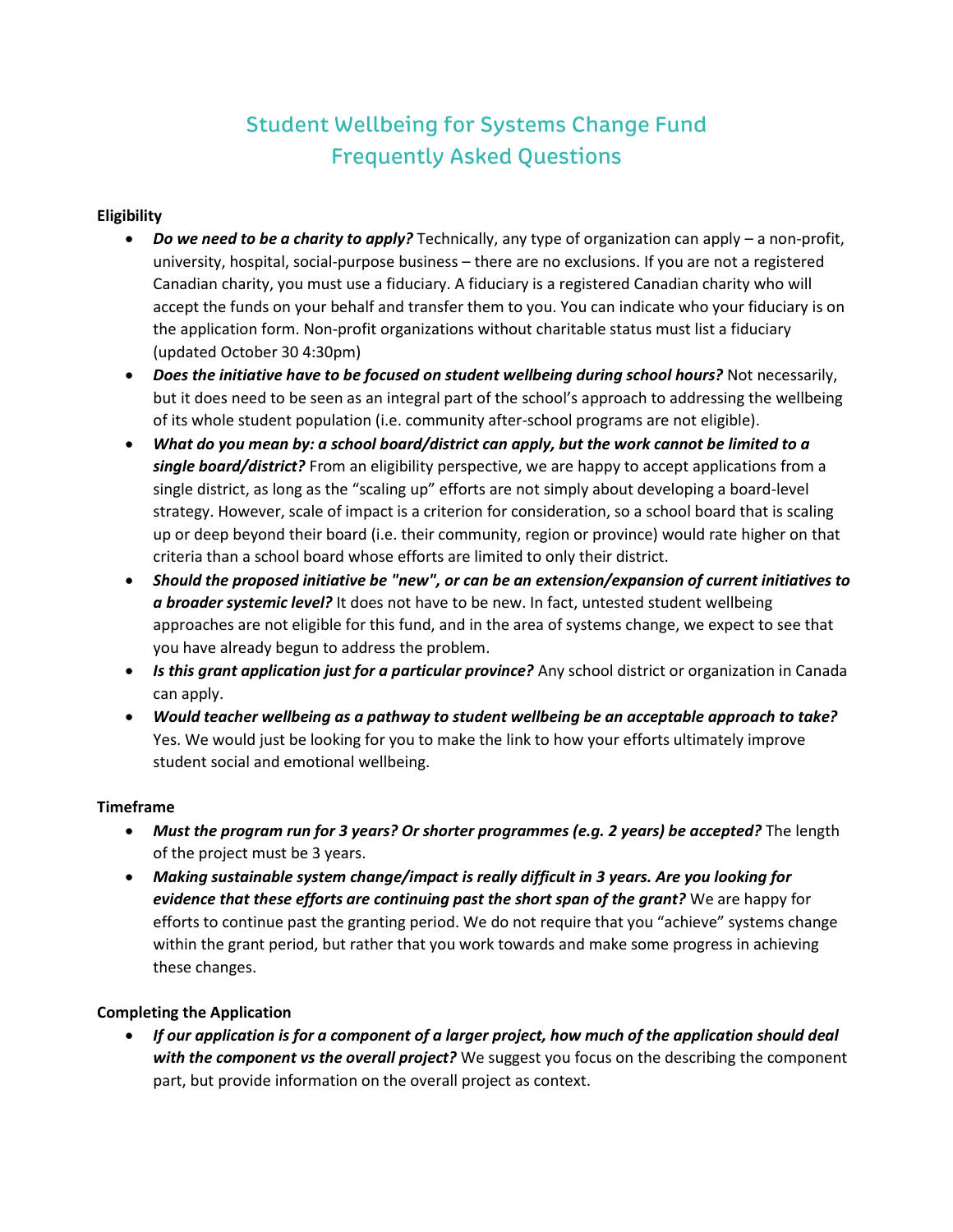- *What should I select for the CCRA Code?* This is technical question for the McConnell Foundation's CRA reporting purposes. We suggest you select C2 as this category most closely aligns to wellbeing in schools work, but if you pick something else, that's fine too.
- *Est-ce que l'application peut être complété en Français?* Oui!
- *How is "proof of engagement" different from "partnerships"?* In the partnerships section of the application, we expect to see evidence that you have done an environmental scan and that you know who else is doing similar work, and learning from them (in that sense, "partnerships" is a bit of a misnomer – but we can't change it now!). In the proof of engagement section, we are asking that you list and provide information about the partners upon whom your project depends.

## **Budget**

- *Can programme-related operations costs be included in the project budget, e.g. rental, purchase of equipment, printing, travel, auditing, etc . necessary to run the programme.* Yes – there are no exclusions to what you can include in your budget.
- *Do you have expectations/recommendations for how much of the budget should be split between "activities to support student social/emotional wellbeing" and "efforts to integrate wellbeing into the education system"? (e.g. no more than 50% can go to former, etc.?)* No, there is no specified split or distribution.
- *Shall we budget according to organization financial year/ calendar year/ school year?* The budget period should be between January 2018 and December 2020. If you prefer to use a school year calendar, you can use the 2017-2018, 2018-2019, 2019-2020 and 2020-2021 school years. If you do use school years, the amounts for the 2017-2018 and 2020-2021 school years should be less because the funding is only being applied to part of that school year.
- *Should we build in time and travel for cohort retreats into the budget?* Travel expenses for any grantee gatherings or retreats will be covered separately by the McConnell Foundation. Staff time would be seen as a commitment from the grantee. As the exact amount of time that would be involved is unclear, we do not expect to see this reflected in your budget.
- *If our organization has raised the 50% match to date, is this acceptable, or do we need new funding to match our request to WellAhead?* Allocation of existing funds is acceptable as part of the 50% matching.
- *Can pending grants be listed in our budget as revenue?* Yes.
- *Can the 50% be all in-kind?* Technically, yes. However, we are looking to see whether your efforts are sustainable. Applications with some financial contribution from other sources, even an allocation of existing program revenue, would be viewed more favourably.
- *What should we do if our revenues are less than our expenses?* For the purposes of this budget, your revenue and expense lines must be balanced (total revenues = total expenses). If they do not, this means you do not have the necessary funds to complete your project, and your application will be disqualified.
- *What are examples of appropriate in-kind contributions?* In-kind contributions from the applicant are expected to demonstrate a commitment to making the project happen. For example, contribution a percentage of a staff member's salary is appropriate if this means they will be doing a different type of work or going over and above their existing work – it is not appropriate if this is something that staff member is already doing as part of their daily work. Similarly, a contribution of space can be included if it reflects a different or new use of space: listing a boardroom for staff